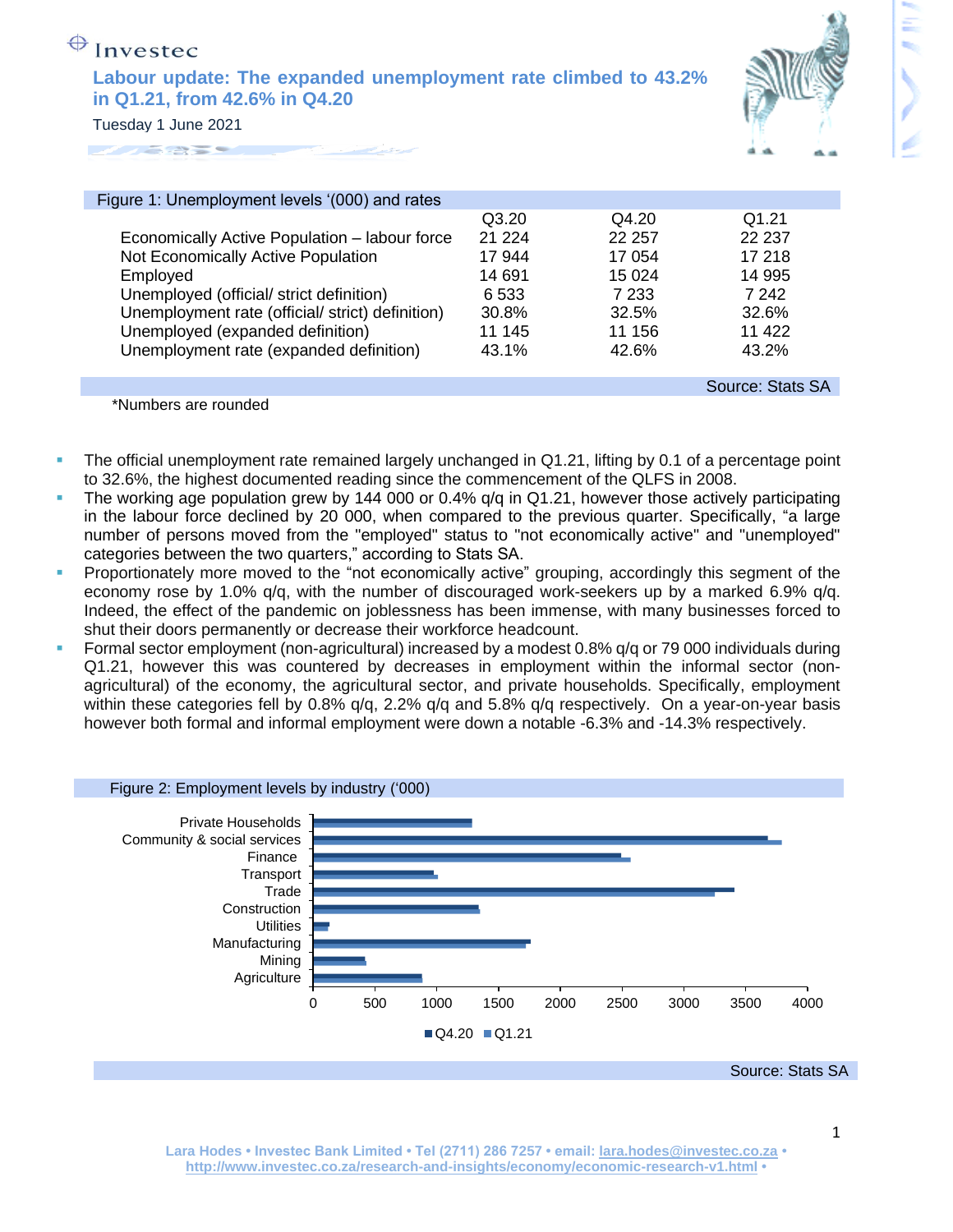





- An analysis of the data on an industry basis, suggests that employment levels declined in five of the ten industries surveyed in the first quarter of 2021. Job losses within the construction sector was most pronounced at 87 000, a -7.5% q/q decrease, followed by the trade sector which shed 84 000 positions over the quarter. Indeed, the construction industry and tourism and hospitality sectors have been particularly hard hit by the effects of the pandemic. Business confidence is depressed, hindering investment, while the harsher lockdown restrictions implemented by government at the end of 2020 placed pressure on the already struggling tourism and hospitality sector during the all-important holiday period.
- The expanded unemployment rate, (which includes individuals who desire employment regardless of whether they are actively seeking work) rose modestly in Q1.21 to 43.2%, from 42.6% previously, however it is a marked 12.3 percentage points higher than the rate logged during the same period in 2008. This reflects SA's dismal labour market predicament, where even before the onset of covid-19, the country had a very low labour absorption rate by international standards.
- Moreover, youth unemployment (15-24 years), a priority area of government rose further, albeit marginally, to 63.3% in Q1.20, from 63.2% in Q4.20.
- Further restrictions implemented by government in response to the third wave have thus far been modest, with government continuously trying to balance economic and health concerns, accordingly, we are still anticipating growth of 3.9% this year. Risks to this outlook however remain and a timeous, efficient vaccine rollout and the hastened implementation of key government reforms remain essential.

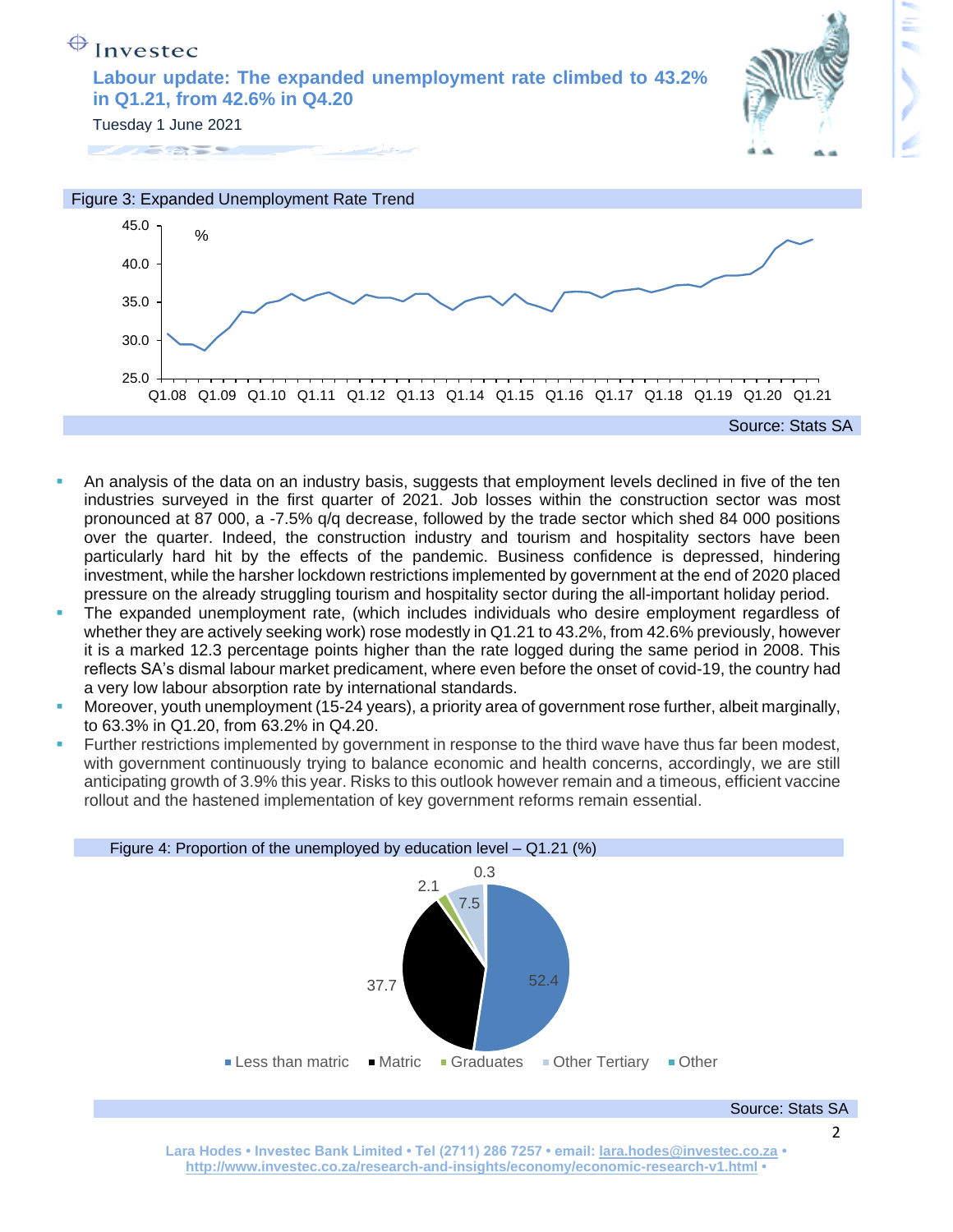| $\bigoplus$ Investec                                                                            |
|-------------------------------------------------------------------------------------------------|
| Labour update: The expanded unemployment rate climbed to 43.2%<br>in Q1.21, from 42.6% in Q4.20 |
| Tuesday 1 June 2021                                                                             |



For the purposes of this disclaimer, Investec shall include Investec Bank Limited, its ultimate holding company, a subsidiary (or a subsidiary of a subsidiary) of that entity, a holding company of that entity or any other subsidiary of that holding company, and any affiliated entity of any such entities. "Investec Affiliates" shall mean any directors, officers, representatives, employees, advisers or agents of any part of Investec.

The information and materials presented in this report are provided to you solely for general information and should not be considered as an offer or solicitation of an offer to sell, buy or subscribe to any securities or any derivative instrument or any other rights pertaining thereto.

The information in this report has been compiled from sources believed to be reliable, but neither Investec nor any Investec Affiliates accept liability for any loss arising from the use hereof or makes any representations as to its accuracy and completeness. Any opinions, forecasts or estimates herein constitute a judgement as at the date of this report. There can be no assurance that future results or events will be consistent with any such opinions, forecasts or estimates. Past performance should not be taken as an indication or guarantee of future performance, and no representation or warranty, express or implied is made regarding future performance. The information in this report and the report itself is subject to change without notice. This report as well as any other related documents or information may be incomplete, condensed and/or may not contain all material information concerning the subject of the report; its accuracy cannot be guaranteed. There is no obligation of any kind on Investec or any Investec Affiliates to update this report or any of the information, opinions, forecasts or estimates contained herein.

Investec (or its directors, officers or employees) may, to the extent permitted by law, own or have a position or interest in the financial instruments or services referred to herein, and may add to or dispose of any such position or may make a market or act as a principal in any transaction in such financial instruments. Investec (or its directors, officers or employees) may, to the extent permitted by law, act upon or use the information or opinions presented herein, or research or analysis on which they are based prior to the material being published. Investec may have issued other reports that are inconsistent with, and reach different conclusions from, the information presented in this report. Those reports reflect the different assumptions, views and analytical methods of the analysts who prepared them. The value of any securities or financial instruments mentioned in this report can fall as well as rise. Foreign currency denominated securities and financial instruments are subject to fluctuations in exchange rates that may have a positive or adverse effect on the value, price or income of such securities or financial instruments. Certain transactions, including those involving futures, options and other derivative instruments, can give rise to substantial risk and are not suitable for all investors.

This report does not contain advice, except as defined by the Corporations Act 2001 (Australia). Specifically, it does not take into account the objectives, financial situation or needs of any particular person. Investors should not do anything or forebear to do anything on the basis of this report. Before entering into any arrangement or transaction, investors must consider whether it is appropriate to do so based on their personal objectives, financial situation and needs and seek financial advice where needed.

No representation or warranty, express or implied, is or will be made in relation to, and no responsibility or liability is or will be accepted by Investec or any Investec Affiliates as to, or in relation to, the accuracy, reliability, or completeness of the contents of this report and each entity within Investec (for itself and on behalf of all Investec Affiliates) hereby expressly disclaims any and all responsibility or liability for the accuracy, reliability and completeness of such information or this research report generally.

The securities or financial instruments described herein may not have been registered under the US Securities Act of 1933, and may not be offered or sold in the United States of America or to US persons unless they have been registered under such Act, or except in compliance with an exemption from the registration requirements of such Act. US entities that are interested in trading securities listed in this report should contact a US registered broker dealer.

For readers of this report in South Africa: this report is produced by Investec Bank Limited, an authorised financial services provider and a member of the JSE Limited.

For readers of this report in United Kingdom and Europe: this report is produced by Investec Bank Plc ("IBP") and was prepared by the analyst named in this report. IBP is authorised by the Prudential Regulation Authority and regulated by the Financial Conduct Authority and the Prudential Regulation Authority and is a member of the London Stock Exchange. This report is not intended for retail clients and may only be issued to professional clients and eligible counterparties, and investment professionals as described in S19 of the Financial Services and Markets Act 2000 (Financial Promotions) Order 2005.

For readers of this report in Ireland: this report is produced by Investec Bank plc (Irish Branch) and was prepared by the analyst named in this report. Investec Bank plc (Irish Branch) is authorised by the Prudential Regulation Authority in the United Kingdom and is regulated by the Central Bank of Ireland for conduct of business rules.